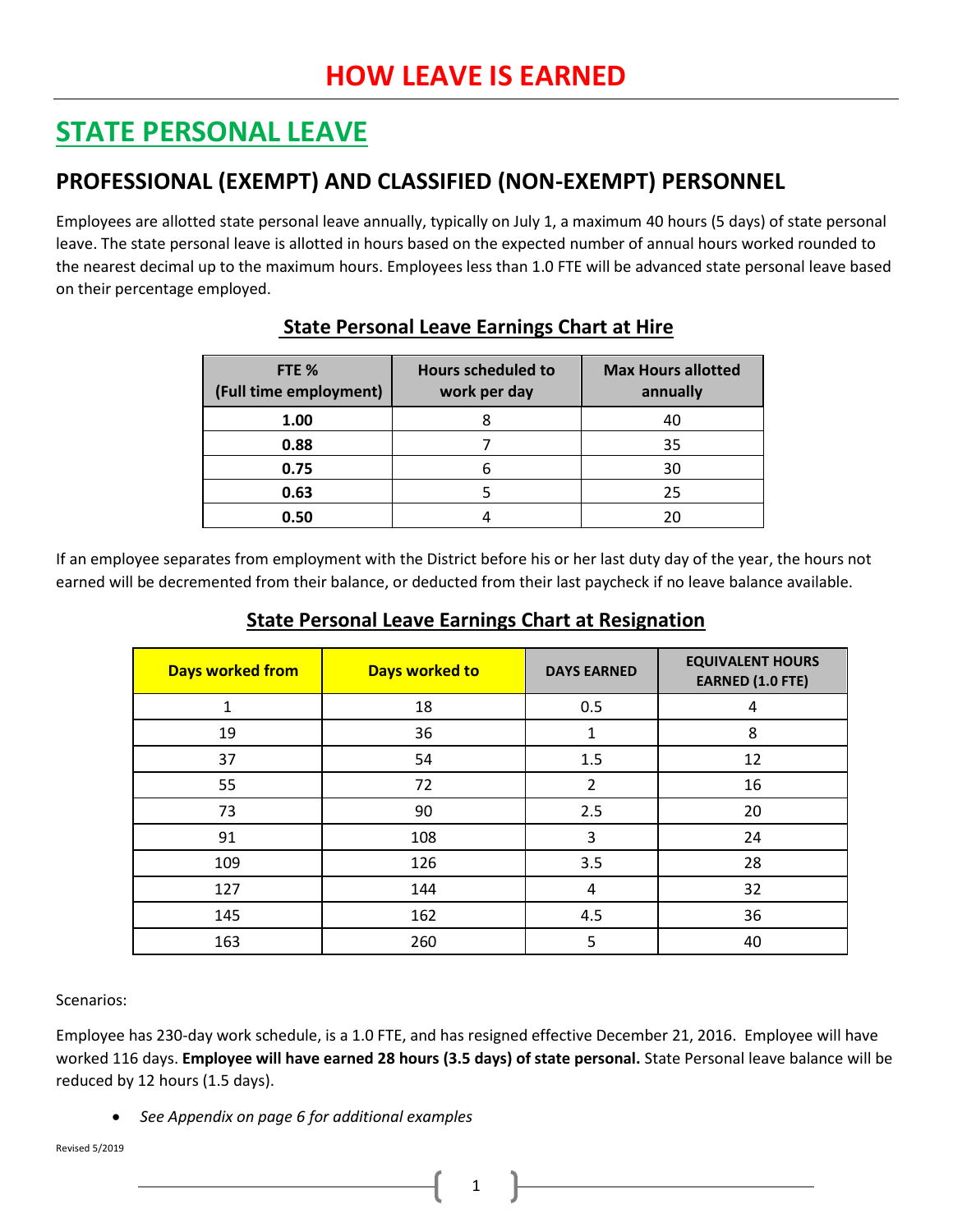# **LOCAL SICK LEAVE and VACATION (if applicable)**

The **maximum** amount of local sick leave an employee can earn per school year is seven (7) based on their work schedule days. Employees do not earn sick leave for hours worked over their normally scheduled work day, overtime hours, supplemental pay hours, or unpaid days. Local sick leave is accrued according to the guidelines below. Vacation days are addressed separately by employee category.

| <b>Work Schedule</b><br>(# of days) | <b>Sick LIMIT</b><br>$(1.0$ FTE) | <b>Sick LIMIT</b><br>$(0.88$ FTE) | <b>Sick LIMIT</b><br>$(0.75$ FTE) | <b>Sick LIMIT</b><br>$(0.63$ FTE) | <b>Sick LIMIT</b><br>$(0.5$ FTE) |
|-------------------------------------|----------------------------------|-----------------------------------|-----------------------------------|-----------------------------------|----------------------------------|
| Less than 180 days                  | 36                               | 31.68                             | 27                                | 22.68                             | 18                               |
| 180-189                             | 40                               | 35.2                              | 30                                | 25.2                              | 20                               |
| 190-199                             | 44                               | 38.72                             | 33                                | 27.72                             | 22                               |
| 200-209                             | 48                               | 42.24                             | 36                                | 30.24                             | 24                               |
| 210-219                             | 52                               | 45.76                             | 39                                | 32.76                             | 26                               |
| $200+$                              | 56                               | 49.28                             | 42                                | 35.28                             | 28                               |

## **Sick Leave Plan Max Limits for AUX, PARA, and Certified Employees**

## **AUXILIARY: LOCAL SICK AND VACATION**

The local sick leave accrual for auxiliary employees is based on an 8-hour work day and does not include overtime. Auxiliary employees scheduled for 260-days also earn vacation days in addition to the local/state leave. The sick leave/vacation accruals for a two week pay period are calculated as follows. *See Appendix on page 6 for examples.*

| <b>Number of Days in Work</b><br><b>Schedule</b> | <b>Local Sick</b>             | Vacation days *                 |
|--------------------------------------------------|-------------------------------|---------------------------------|
| Less than 230 days                               | Regular hours worked x 0.028  |                                 |
| 230 Days                                         | Regular Hours worked x 0.0305 |                                 |
| 260 Days                                         |                               |                                 |
| (with less than 15 years District                |                               |                                 |
| experience)                                      | Regular hours worked x 0.028  | Regular hours worked x 0.041666 |
| 260 Days                                         |                               |                                 |
| (with more than 15 years                         |                               |                                 |
| District experience)                             | Regular hours worked x 0.028  | Regular hours worked x 0.0625   |

*\*The maximum amount of vacation a 260-day auxiliary employee can earn per school year is ten (10) days (with less than 15 years of District experience) or fifteen (15) days (with more than 15 years district experience).*

*\*Auxiliary employees will be required to use all earned accrued vacation leave (excluding days accrued during the current year's work schedule) by January 1 st of the current school year. This is the carry over balance.*

*EX: Vacation balance as of 6/30 of the current year will be the "carryover" balance that will need to be used by January 1.*

Revised 5/2019

2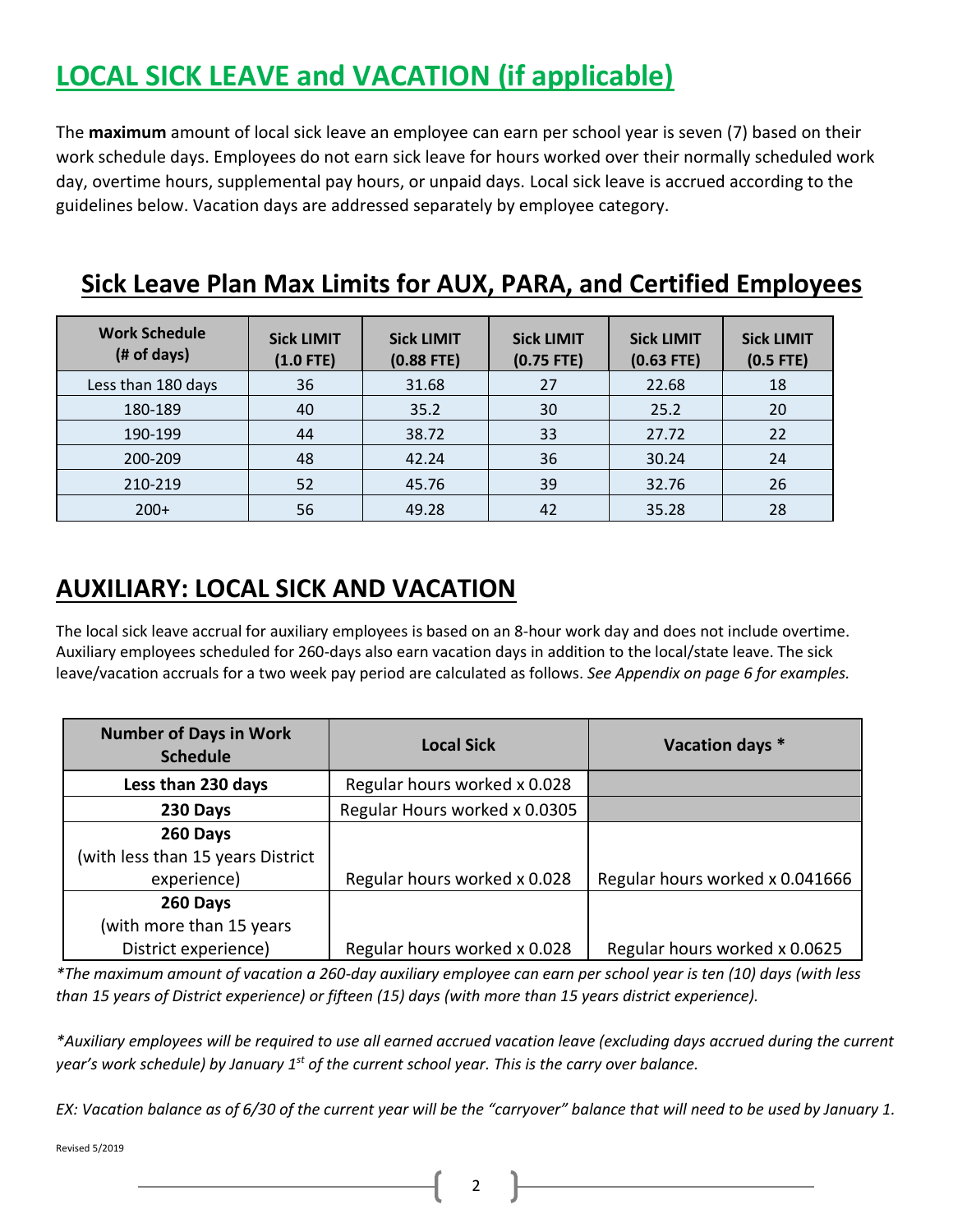## **PARAPROFESSIONAL: LOCAL SICK LEAVE, VACATION, BANK TIME**

Paraprofessional employees will accrue local sick leave for every scheduled hour that is paid in a two week pay period until you reach the max limit for the school year for your scheduled days (see chart on page 2 for max limits).

| <b>Number of Days</b><br>in Work Schedule | <b>Local Sick</b>             | <b>Vacation days</b> | <b>Bank</b><br>Time (1.0 FTE Max<br>limit) |
|-------------------------------------------|-------------------------------|----------------------|--------------------------------------------|
| Less than 220<br><b>Days</b>              | Regular hours worked x 0.028  | N/A                  | 80 hours                                   |
| 220 Days                                  | Regular Hours worked x 0.0305 | N/A                  | 80 hours                                   |
| 230 Days                                  | Regular Hours worked x 0.0305 | Please see below     | 80 hours                                   |

*\* Bank Time hours are earned at the discretion of the Principal/Supervisor. Hours in excess of your max limit will be paid. Max Limit is based on your FTE. (EX: 0.50 FTE is 40 hr max limit). Please refer to the [Bank Time Pay Schedule.](http://www.neisd.net/fina/pay_sch.html)*

## **PARAPROFESSIONAL VACATION: 230- day Work Schedule**

First year employees with a hire date on or after July 1 of the current school year on a 230-day para schedule will earn 1.53 vacation hours each check until the max 40 hour limit is reached. The full five days (40 hours) vacation will be allotted at the start of the *second* year of employment on or around July 1.

Current paraprofessional employees in a 230 day work schedule position shall have a max of five (5) days of vacation **advanced** during the contract year, July 1 through June 30. Employees will only be allowed to carry over 3 days (24 hours) each year. Any balance greater than 24 hours by July 1 of the following school year will be forfeited. The total balance limit each year will be 64 hours. Paraprofessional employees less than 100% FTE will be advanced vacation and will rollover vacation hours based on their percentage employed.

If the employee separates from employment with the District prior to the last day of their work schedule or changes to a different work schedule (COA), the vacation hours do not transfer and are **not** reimbursable. The vacation hours from the **new** leave plan will be reduced for vacation hours not earned for the school year. Any overuse of the unearned vacation hours will be docked in pay. Please see chart below. *(Example: Appendix, page 7)*

| If your resignation or COA date is in this month: | 1.0 FTE will have earned this many vacation hours for each month<br>employed: |
|---------------------------------------------------|-------------------------------------------------------------------------------|
| July                                              | 3.334                                                                         |
| August                                            | 3.334                                                                         |
| September                                         | 3.334                                                                         |
| October                                           | 3.334                                                                         |
| November                                          | 3.334                                                                         |
| December                                          | 3.334                                                                         |
| January                                           | 3.334                                                                         |
| February                                          | 3.334                                                                         |
| March                                             | 3.334                                                                         |
| April                                             | 3.334                                                                         |
| May                                               | 3.334                                                                         |
| June                                              | 3.326                                                                         |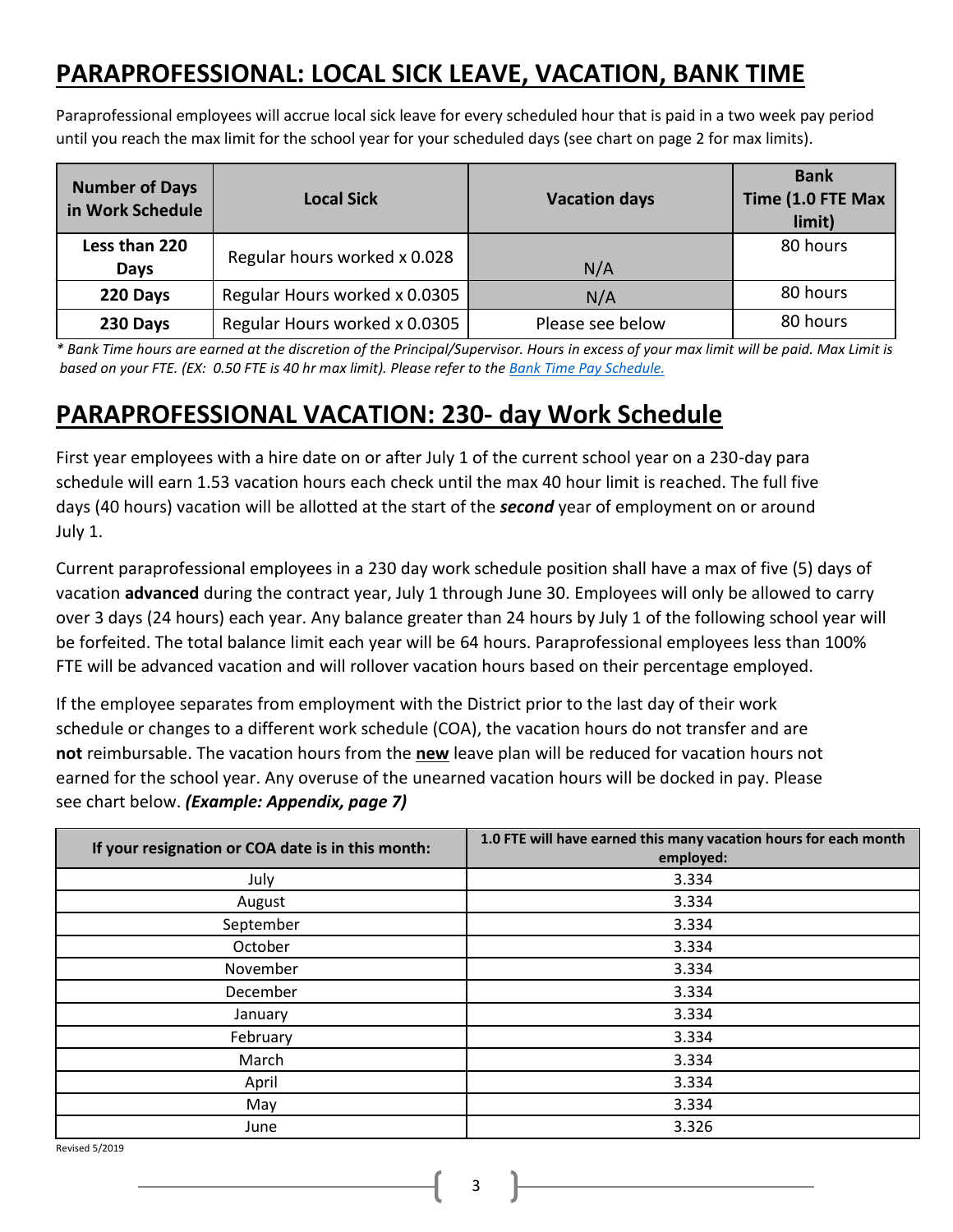## **PROFESSIONAL (EXEMPT) PERSONNEL: LOCAL SICK**

#### **First Year of employment with the District**

Local sick leave is **accrued** for professional employees the first year of employment based on your months employed until your max hours earned is reached for your first year.

| <b>Work Schedule</b> | <b>Max Hours earned</b><br>(based on 1.0 FTE) | Sick leave hours earned per check<br>until reach max hours earned.<br><b>Based on 1.0 FTE.</b> |
|----------------------|-----------------------------------------------|------------------------------------------------------------------------------------------------|
| 187-189 days         | 40                                            | 4.00                                                                                           |
| 190-199 days         | 44                                            | 4.40                                                                                           |
| 200-209 days         | 48                                            | 4.80                                                                                           |
| 210-219 days         | 52                                            | 5.20                                                                                           |
| 220-236 days         | 56                                            | 5.60                                                                                           |

#### **Subsequent years with the District**

Local sick leave is **advanced** for exempt employees based on the number of scheduled work days.

| Days worked<br>from | Days worked to | Days advanced<br>$(1.0$ FTE) | <b>Equivalent hours advanced</b> |  |
|---------------------|----------------|------------------------------|----------------------------------|--|
| 0                   | 17             | 0.0                          | $\mathbf 0$                      |  |
| 18                  | 35             | 0.5                          | 4                                |  |
| 36                  | 53             | $1.0\,$                      | 8                                |  |
| 54                  | 71             | 1.5                          | 12                               |  |
| 72                  | 89             | 2.0                          | 16                               |  |
| 90                  | 107            | 2.5                          | 20                               |  |
| 108                 | 125            | 3.0                          | 24                               |  |
| 126                 | 143            | 3.5                          | 28                               |  |
| 144                 | 161            | 4.0                          | 32                               |  |
| 162                 | 179            | 4.5                          | 36                               |  |
| 180                 | 189            | 5.0                          | 40                               |  |
| 190                 | 199            | 5.5                          | 44                               |  |
| 200                 | 209            | 6.0                          | 48                               |  |
| 210                 | 219            | 6.5                          | 52                               |  |
| 220                 | 236            | 7.0                          | 56                               |  |

*\*The amount of local sick leave hours earned if an employee separates from the district will also be calculated using the above chart. Please see additional notes section for clarification.*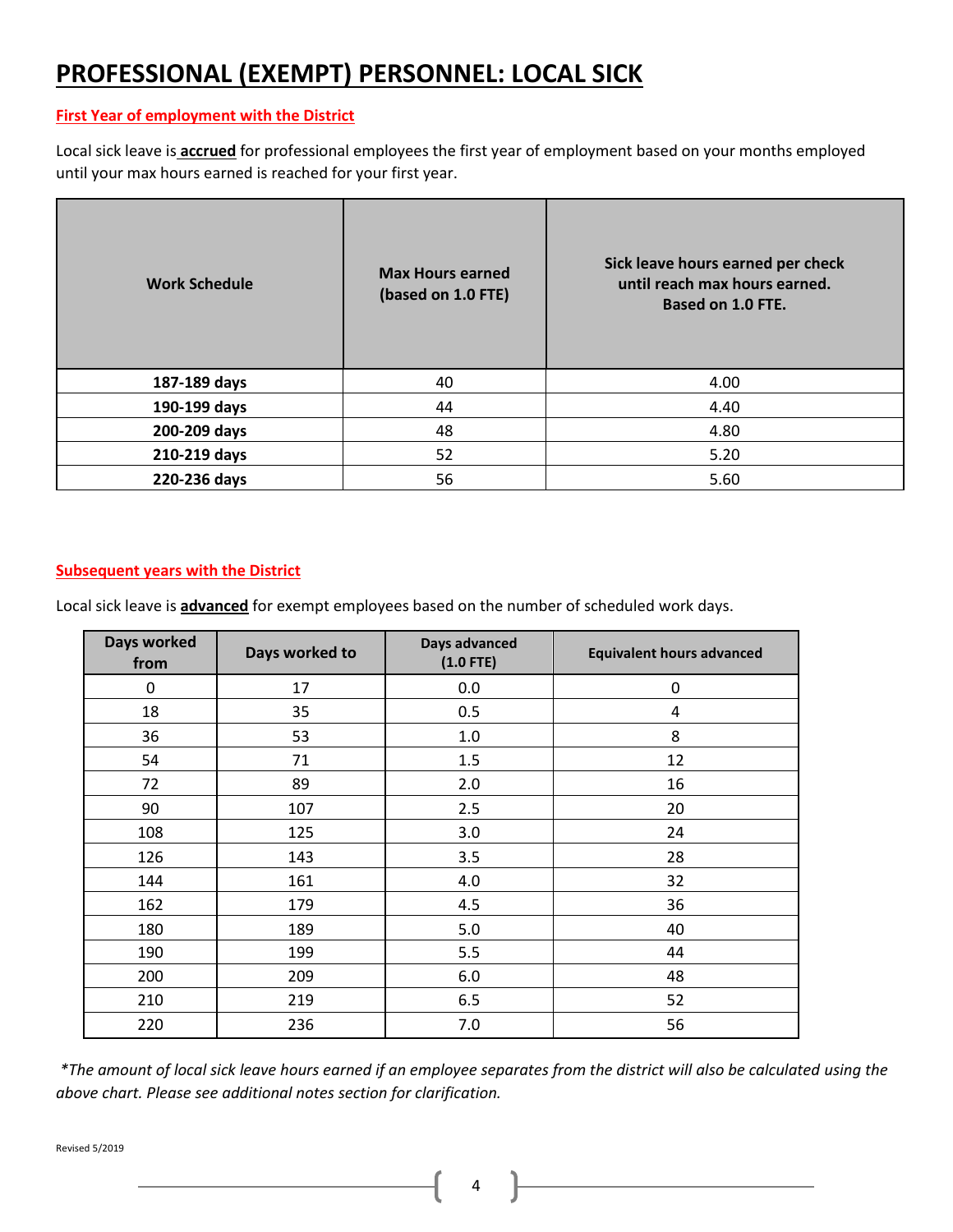## **PROFESSIONAL (EXEMPT) PERSONNEL VACATION: 230+ day Work Schedule**

Exempt employees in a twelve (12) month position shall have a max of ten (10) days of vacation **advanced** during the contract year, July 1 through June 30. Exempt employees less than 100% FTE will be advanced vacation based on their percentage employed.

Vacation shall accrue as earned through June 30 the first year of employment based on the accrual schedule below. For each subsequent year, ten (10) days of vacation for that year shall be advanced and made available for use as of July 1.

| <b>Month Employed</b> | <b>VACATION HOURS EARNED</b> |  |
|-----------------------|------------------------------|--|
| July                  | 6.6667                       |  |
| August                | 6.6667                       |  |
| September             | 6.6667                       |  |
| October               | 6.6667                       |  |
| November              | 6.6667                       |  |
| December              | 6.6667                       |  |
| January               | 6.6667                       |  |
| February              | 6.6667                       |  |
| March                 | 6.6667                       |  |
| April                 | 6.6667                       |  |
| May                   | 6.6667                       |  |
| June                  | 6.6667                       |  |

\*Note: Vacation balances in excess of five (5) days as of June 30 will be forfeited, while earned balances of five (5) days or less will be automatically rolled forward to the new contract year. An employee shall not accumulate a vacation balance in excess of fifteen (15) days per school year. Vacation days will not accrue from one school year to the next and are not reimbursable upon retirement or resignation. Vacation hours do not transfer if you have a change of assignment from a 230-day certified position to a different work schedule. The balance will be zeroed out. Please see "Additional Notes" below.

## **ADDITIONAL NOTES:**

- An employee who has been advanced local sick leave, State Personal, and/or vacation hours that separates from employment with the District before his or her last duty day of the year will have the cost of any used unearned leave days deducted from their paycheck. This also applies if the employee has a change of assignment to a different work schedule.
- **Leave cascades and decrements in this order (cascades down, not up)**:

| <b>Sick</b>   | Out of District State Sick             |
|---------------|----------------------------------------|
|               | <b>State Sick</b>                      |
|               | Sick earned before 6/05                |
|               | Sick Local- Current                    |
| Personal      | Out of District State Personal         |
|               | State Personal earned before 6/05      |
|               | <b>State Personal- Current</b>         |
| Bank/Vacation | Bank time (PARA)                       |
|               | Vacation (CERT, AUX, 230-DAY PARA NEW) |
|               | Vacation (230-DAY PARA OLD PLAN)       |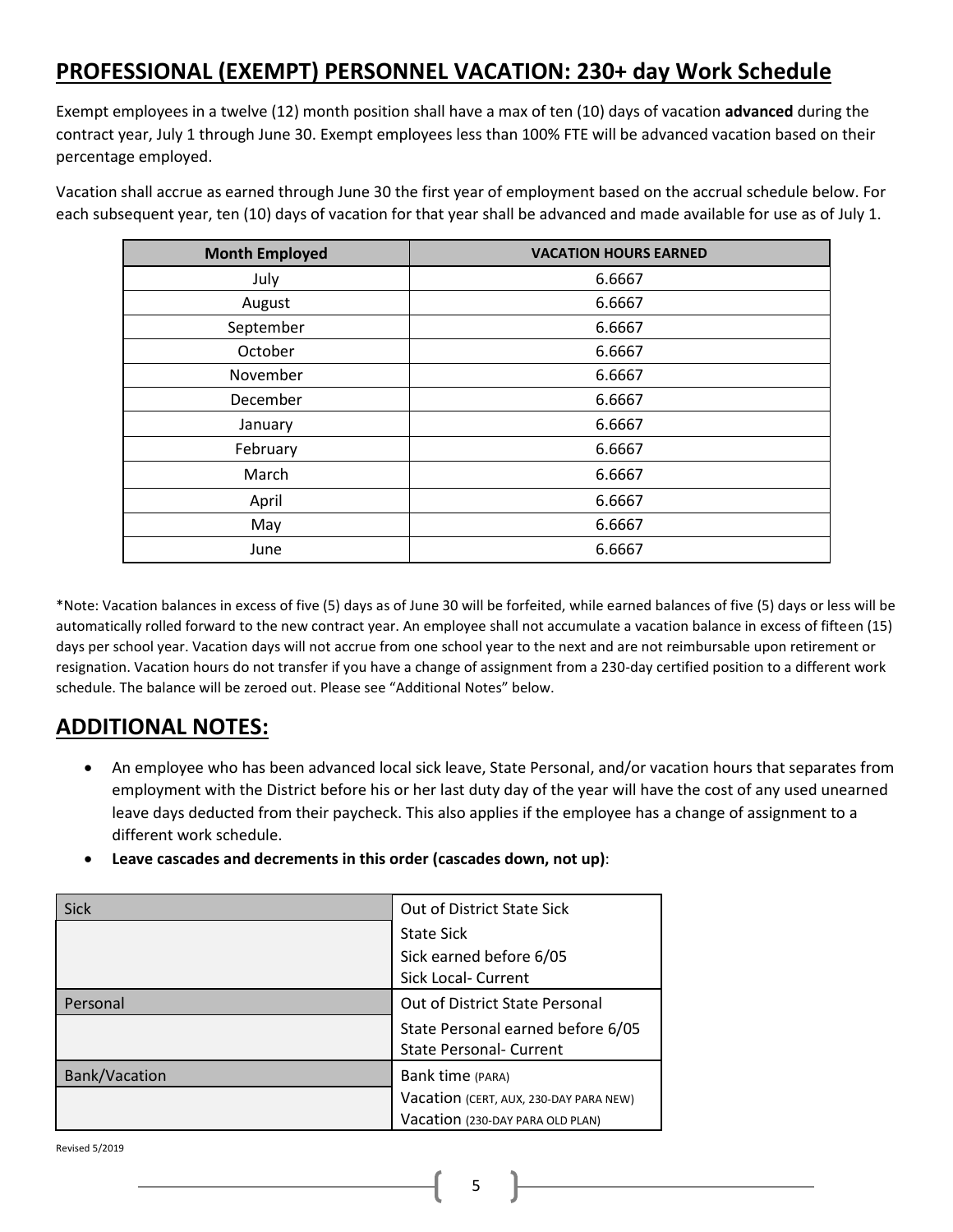# **APPENDIX: EXAMPLES**

## **STATE PERSONAL LEAVE (Page 1)**

Employee has 210 day work schedule, is a 1.0 FTE, and has resigned effective November 1, 2016. Employee will have worked 66 days (528 hours). **Employee will have earned 16 hours (2 days) of state personal.** State Personal leave balance will be reduced by 24 hours (3 days).

Employee has 187 day work schedule, is a 0.5 FTE, and has resigned effective December 21, 2016. Employee will have worked 89 days (356 hours). **Employee will have earned 10 hours (2.5 days) of state personal.** State Personal leave balance will be reduced by 10 hours (2.5 days).

### **LOCAL SICK LEAVE**

### **AUX (page 2):**

**Employee on a 177 day work schedule is a 0.5 FTE (scheduled to work 4 hours a day). The max this school year this employee can earn for local sick leave is 18 hours based on the 0.5 FTE. The max limit increases based on your FTE.**

In a two week pay period, this employee works **40** hours (20 hours each week). **40 hours x 0.028 = 1.12 hours.** This employee will earn 1.12 sick leave hours for this 2 week pay period.

In a two week pay period, the employee works his scheduled 40 hours and picks up additional shifts totaling 20 hours. This employee will have worked a total of 60 hours in a two week pay period.

**60 hours x 0.028 = 1.68 hours.** This employee will earn 1.68 sick leave hours for this 2 week pay period.

- The max # of sick leave hours this employee will earn the current school year is 18 hours based on the 0.5 FTE.
- After this employee earns 18 hours, they will not earn any additional sick leave.
- Since this employee might work more than their normal scheduled work hours in a pay period on occasion, they will earn more sick leave hours per paycheck. This means they might meet their max limit prior to the end of the school year.

### **PARA (page 3):**

### **Employee on a 210 day work schedule is a 1.0 FTE (scheduled to work 8 hours a day). The max this school year this employee can earn for local sick leave is 52 hours based on the 1.0 FTE.**

In a two week pay period, this employee works **80** hours (40 hours each week). **80 hours x 0.028 = 2.24 hours.** This employee will earn 2.24 sick leave hours for this 2 week pay period. The max # of sick leave hours this employee will earn the current school year is 52 hours based on the 1.0 FTE.

After this employee earns 52 hours, they will not earn any additional sick leave.

Para's do not earn sick leave on overtime or supplemental pay.

### **CERTIFIED (page 4):**

Revised 5/2019 Employee has 187 day work schedule, is a 1.0 FTE, and has resigned effective December 21, 2016. Employee will have worked 89 days (712 hours). **Employee will have earned 16 hours (2 days) of local sick.** Local Sick leave balance will be reduced by 24 hours (3 days).

6